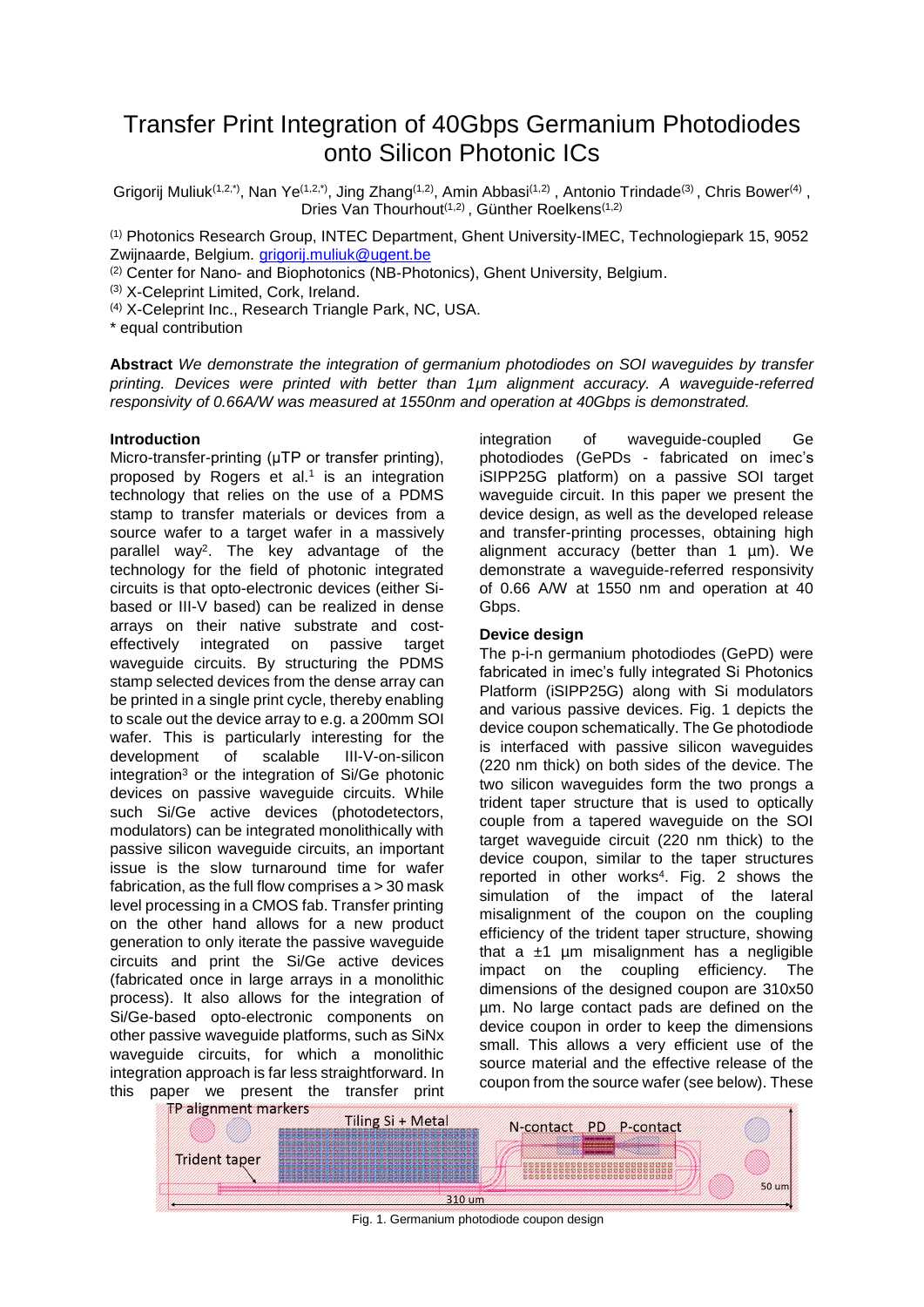contact pads are to be defined after transfer printing to the target waveguide wafer, which can be realized on a wafer scale. Transfer-printing alignment marks are added to the coupon, which can be detected by pattern recognition software, to auto-align the coupon to the target waveguide structure.



Fig.2. Impact of the lateral misalignment on the coupling efficiency of the trident taper structure.

#### **Coupon release and transfer printing**

The detailed process flow for coupon release and transfer printing is depicted in Fig. 3. On a standard iSIPP25G chip (Fig. 3 a) a 75 nm-thin mixed frequency SiNx is deposited for encapsulation of the back-end stack (Fig. 3 b). In a first lithography step 310x50 µm coupons are patterned by dry etching  $(CF_4:SF_6:H_2)$  in order to reach the 220 nm silicon device layer (Fig. 3 c). A pinhole-free 1um thick amorphous silicon (a-Si) protection layer is then deposited (Fig. 3 d), followed by lithography and dry etching to locally expose the buried oxide and shape the tether structures (Fig. 3 e) that will keep the coupon in place during the release. By immersing these structures in 40% hydrofluoric (HF) acid for about 11 minutes the buried oxide can be removed (release of coupons), keeping the thin silicon membranes (with back-end stack) free-hanging

(Fig. 3 f). After removing the a-Si using dry etching (Fig. 3 g), the coupons are ready to be transfer printed. Fig. 4 a) shows a microscope image of the coupon after removing the a-Si encapsulation. The released coupon is supported to the barrier region by using about 1.2 µm wide triangular tether structures, which efficiently break during the transfer-printing pick process. The transfer-printing experiments are performed using an X-Celeprint uTP100 lab-scale printer. By laminating a structured viscoelastic PDMS stamp to the suspended coupon and quickly moving it in the vertical direction, one is able to pick up the released coupon (Fig. 3 h) by breaking the tethers. Printing is performed by laminating the picked coupon against a DVS-BCB (soft-cured at 180 $\degree$ C) coated SOI target substrate (Fig. 3 i). By slowly moving the stamp in the vertical direction the GePD coupon remains attached to the SOI target wafer (Fig. 3 j).



Fig. 4. (a) Microscope image of Ge PD coupon after release on the source wafer; (b) after TP on the target.



Fig. 3. Coupon release and transfer printing process